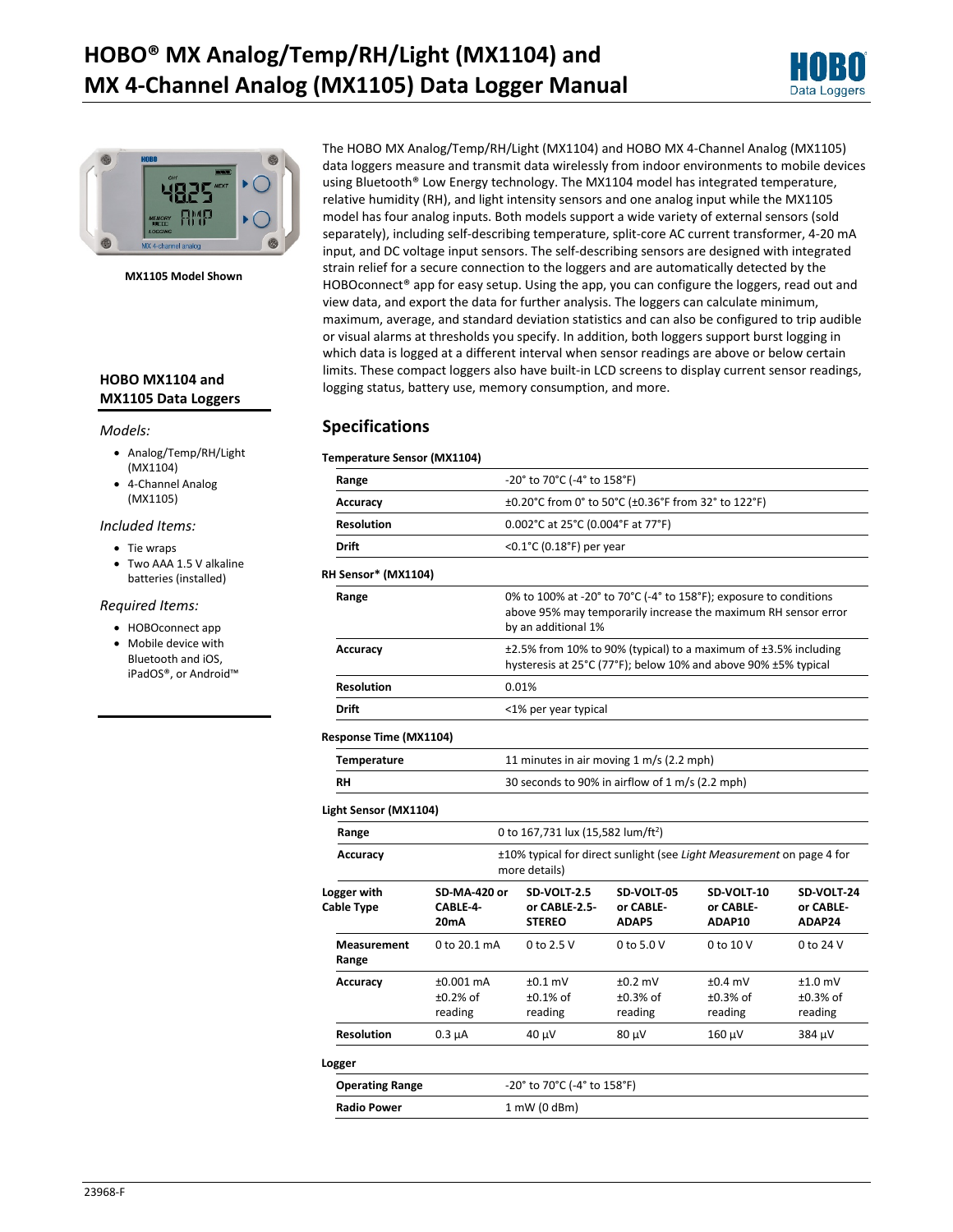## **Specifications (continued)**

| <b>Transmission Range</b>        | Approximately 30.5 m (100 ft) line-of-sight                                                                                                                                                                                                                                                                                                                                                                        |
|----------------------------------|--------------------------------------------------------------------------------------------------------------------------------------------------------------------------------------------------------------------------------------------------------------------------------------------------------------------------------------------------------------------------------------------------------------------|
| <b>Wireless Data Standard</b>    | Bluetooth Low Energy (Bluetooth Smart)                                                                                                                                                                                                                                                                                                                                                                             |
| <b>Logging Rate</b>              | 1 second to 18 hours                                                                                                                                                                                                                                                                                                                                                                                               |
| <b>Logging Modes</b>             | Fixed interval (normal, statistics) or burst                                                                                                                                                                                                                                                                                                                                                                       |
| <b>Memory Modes</b>              | Wrap when full or stop when full                                                                                                                                                                                                                                                                                                                                                                                   |
| <b>Start Modes</b>               | Immediate, push button, date & time, or next interval                                                                                                                                                                                                                                                                                                                                                              |
| <b>Stop Modes</b>                | When memory full, push button, date & time, or after a set logging<br>period                                                                                                                                                                                                                                                                                                                                       |
| <b>Restart Mode</b>              | Push button                                                                                                                                                                                                                                                                                                                                                                                                        |
| <b>Time Accuracy</b>             | ±1 minute per month at 25°C (77°F)                                                                                                                                                                                                                                                                                                                                                                                 |
| <b>Battery Type</b>              | Two AAA 1.5 V alkaline batteries, user replaceable                                                                                                                                                                                                                                                                                                                                                                 |
| <b>Battery Life</b>              | 1 year, typical with logging interval of 1 minute and Bluetooth Always<br>On enabled; 2 years, typical with logging interval of 1 minute and<br>Bluetooth Always On disabled; and temperatures between 0° and<br>50°C (32° and 122°F). Faster logging intervals and statistics sampling<br>intervals, burst logging, remaining connected with the app, excessive<br>downloads, and paging may impact battery life. |
| Memory                           | 4 MB (1.9 million measurements, maximum)                                                                                                                                                                                                                                                                                                                                                                           |
| <b>Full Memory Download Time</b> | Approximately 4 to 15 minutes depending on the mobile device; may<br>take longer the further the device is from the logger                                                                                                                                                                                                                                                                                         |
| <b>LCD</b>                       | LCD is visible from 0° to 50°C (32° to 122°F); the LCD may react slowly<br>or go blank in temperatures outside this range                                                                                                                                                                                                                                                                                          |
| Size                             | 11.28 x 5.41 x 2.92 cm (4.44 x 2.13 x 1.15 in.)                                                                                                                                                                                                                                                                                                                                                                    |
| Weight                           | 123 g (4.34 oz)                                                                                                                                                                                                                                                                                                                                                                                                    |
| <b>Environmental Rating</b>      | <b>IP54</b>                                                                                                                                                                                                                                                                                                                                                                                                        |
| CE                               | The CE Marking identifies this product as complying with all relevant<br>directives in the European Union (EU).                                                                                                                                                                                                                                                                                                    |
| $FC \otimes \otimes \mathbb{R}$  | See last page                                                                                                                                                                                                                                                                                                                                                                                                      |

\*Per RH sensor manufacturer data sheet



### **Logger Components and Operation**

**RH Sensor:** This sensor is located in the upper left corner and to the left of the LCD screen in the MX1104 model.

**Light Sensor:** This sensor is located below the RH sensor and to the left of the LCD screen in the MX1104 model.

**Temperature Sensor:** This sensor is located in the bottom left corner and to the left of the LCD screen in the MX1104 model. A small pipe protrudes from the bottom side of the logger case to vent the temperature sensor.



**Analog Sensor Port:** Use this 2.5 mm jack to connect a selfdescribing sensor or other analog sensor. The MX1104 model has one port and the MX1105 model has four ports.

**Top Button:** Press this button for 3 seconds to start or stop logging data, or to resume logging on the next even logging interval. This requires configuring the logger in the app with a push button start or stop, and with Allow Button Restart selected (see *Configuring the Logger*).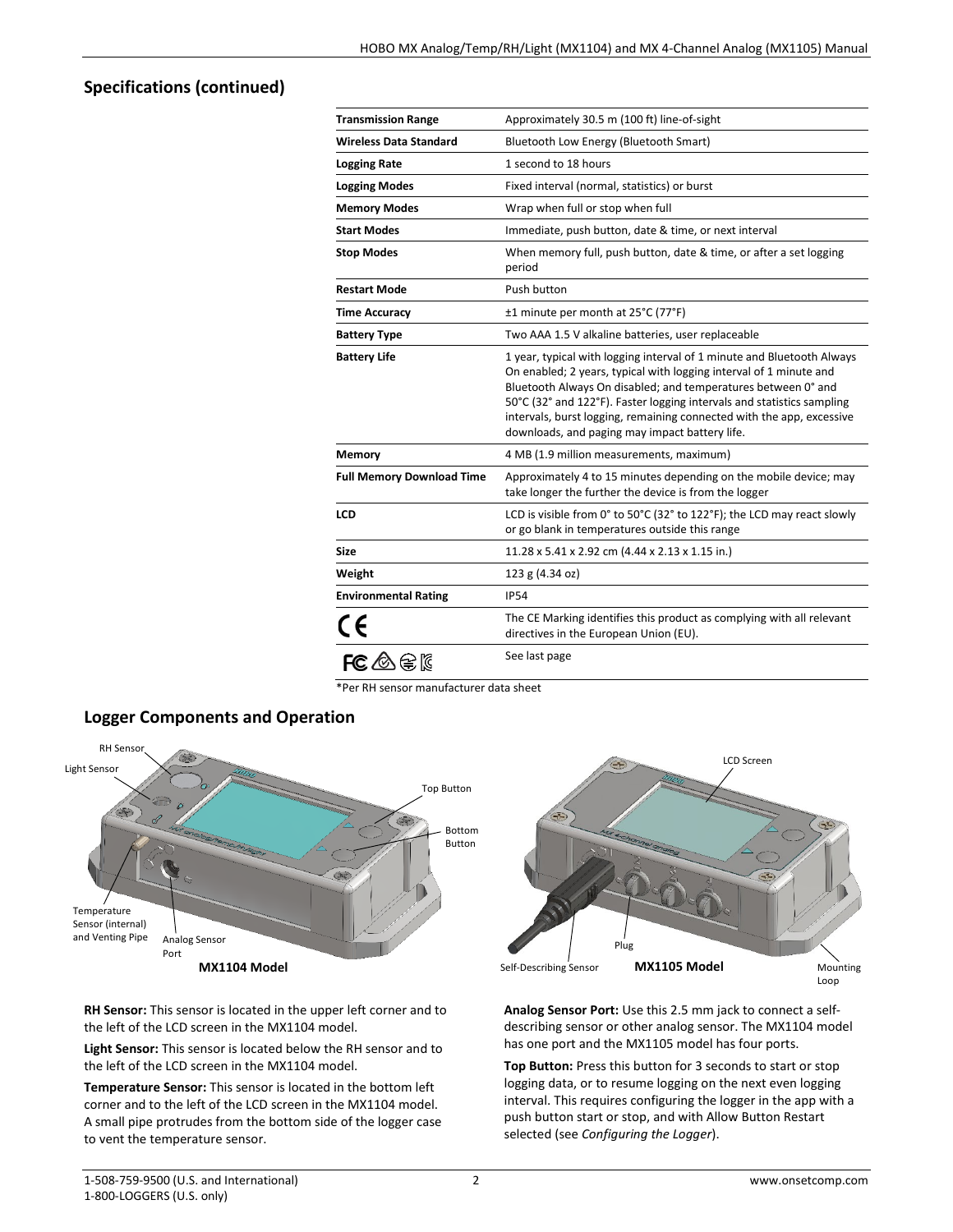You can also press the top button for 1 second to wake up the logger, bring the logger to the top of the list in the app, cycle through each channel on the LCD, silence a beeping alarm (see *Setting up Alarms*), and turn the LCD screen on if the option to turn off the LCD has been enabled (see *Configuring the Logger*).

**Bottom Button**: When statistics are being logged, press this button for 1 second to switch between the latest sensor reading, statistics, and an alarm reading (if applicable) for the channel currently displayed. If no statistics are being logged and a sensor alarm trips, press this button for 1 second to view the alarm reading for the channel currently displayed. You can also press this button for 1 second to wake up the logger, silence a beeping alarm, or turn the LCD screen on if the option to turn off the LCD has been enabled. Press this button for 3 seconds to clear a visual alarm if the logger was configured in the app to maintain the visual alarm until the alarm button was pressed (see *Setting up Alarms*). Press both the top and bottom buttons simultaneously for 10 seconds to reset a logger password.

**Self-Describing Sensor:** This is a type of external sensor available for MX1104 and MX1105 loggers. Turn the sensor plug one-quarter clockwise when inserting it into an analog sensor port to secure it in place. This sensor also features automatic detection by the logger (see *Working with Sensors*).

**Plug:** Use this Santoprene® (TPE) plug to fill an empty analog sensor port.

**Mounting Loops:** Use the two mounting loops (only one visible in the diagrams) to mount the logger with tie wraps (see *Mounting the Logger*).

**LCD Screen:** This logger is equipped with an LCD screen that displays details about the current status. This example shows all symbols illuminated on the LCD screen followed by definitions of each symbol.



| <b>LCD Symbol</b> | <b>Description</b>                                                                                                                                                                 |
|-------------------|------------------------------------------------------------------------------------------------------------------------------------------------------------------------------------|
| <b>START</b>      | The logger is waiting to be started or restarted.<br>Press and hold the top button for 3 seconds to<br>start the logger; HOLD will also be displayed<br>during this time.          |
| STOP              | The logger has been started with push button stop<br>enabled. Press and hold the top button for 3<br>seconds to stop the logger; HOLD will also be<br>displayed during this time.  |
| HOLD              | This is displayed while pressing the top button for<br>3 seconds to start, stop, or restart the logger, or<br>while pressing the bottom button for 3 seconds to<br>clear an alarm. |
| NFY               | This is displayed when there is more than one<br>channel being logged. Press the top button to<br>cycle through each channel to view sensor<br>measurements.                       |

| Statistics are being logged. Press the bottom<br>button to switch between the current sensor<br><i><b>STATS</b></i><br>readings, statistics, and any alarm readings for<br>each channel.<br>These symbols show the maximum, minimum,<br>average, and standard deviation values most<br>max<br>recently calculated by the logger (if the logging<br>min<br>mode has been set to Fixed Interval in the app and<br>each statistic has been selected; see Statistics<br>avg<br>Logging). Press the bottom button to cycle<br>through the available statistics and then back to<br>sdo<br>the current sensor reading (or to the alarm value if<br>applicable).<br>The battery indicator shows the approximate<br><b>NATION</b><br>battery power remaining.<br>The logger has been configured to stop logging<br>when memory fills. The memory bar indicates the<br>approximate space remaining in the logger to<br><i><b>MEMORY</b></i><br>record data. When first started, all five segments<br>$\blacksquare$ $\blacksquare$ $\blacksquare$<br>in the bar will be empty. In this example, the<br>logger memory is almost full (only one segment in<br>the memory bar is empty).<br>The logger has been configured to never stop<br>logging (wrapping). The logger will continue<br>recording data indefinitely, with newest data<br>overwriting the oldest data until the battery<br><i><b>MEMORY</b></i><br>voltage is depleted or the logger is reconfigured.<br>} UUUUU '<br>When first launched, all five segments in the<br>memory bar will be empty. In this example, the<br>memory is full (all five segments are filled in) and<br>new data is now overwriting the oldest data.<br><b>LOGGING</b><br>The logger is currently logging.<br>This indicates a sensor alarm has tripped. Press<br>the top button to view the channel with the alarm<br>icon. Press the bottom button to view the reading<br>that tripped the alarm. The "alm" symbol<br>(described below) is displayed on the screen with<br>the reading (or dashes if the alarm has already<br>cleared). This symbol at left will clear depending<br>on how visual alarms were configured in the app.<br>If the visual alarm was set to clear when the logger<br>is reconfigured, this symbol will remain on the LCD<br>until the next time new configure settings are<br>loaded onto the logger (see Configuring the<br>Logger). Otherwise, it will clear when the sensor<br>reading is back within the alarm limits or by<br>pressing the bottom button for 3 seconds.<br>This is displayed with the reading that tripped the<br>alarm. While viewing the channel with the alarm,<br>press the bottom button to see the reading (you<br>alm<br>may need to cycle through statistics readings first<br>if applicable). If the alarm cleared, dashes $(- - -)$<br>will display instead of a reading.<br>A visual alarm is ready to be cleared. This will only<br>appear if the app was configured to maintain the<br>visual alarm until the alarm button is pressed.<br>While viewing the channel with the alarm on the<br><b>CLEAR</b><br>LCD, press the bottom button for 3 seconds to<br>clear the visual alarm. Note that an audible alarm<br>can be silenced by pressing the top or bottom<br>button for 1 second.<br>This indicates a problem with an external sensor.<br>See Working with External Sensors for more<br>details. | <b>LCD Symbol</b> | <b>Description</b> |
|---------------------------------------------------------------------------------------------------------------------------------------------------------------------------------------------------------------------------------------------------------------------------------------------------------------------------------------------------------------------------------------------------------------------------------------------------------------------------------------------------------------------------------------------------------------------------------------------------------------------------------------------------------------------------------------------------------------------------------------------------------------------------------------------------------------------------------------------------------------------------------------------------------------------------------------------------------------------------------------------------------------------------------------------------------------------------------------------------------------------------------------------------------------------------------------------------------------------------------------------------------------------------------------------------------------------------------------------------------------------------------------------------------------------------------------------------------------------------------------------------------------------------------------------------------------------------------------------------------------------------------------------------------------------------------------------------------------------------------------------------------------------------------------------------------------------------------------------------------------------------------------------------------------------------------------------------------------------------------------------------------------------------------------------------------------------------------------------------------------------------------------------------------------------------------------------------------------------------------------------------------------------------------------------------------------------------------------------------------------------------------------------------------------------------------------------------------------------------------------------------------------------------------------------------------------------------------------------------------------------------------------------------------------------------------------------------------------------------------------------------------------------------------------------------------------------------------------------------------------------------------------------------------------------------------------------------------------------------------------------------------------------------------------------------------------------------------------------------------------------------------------------------------------------------------------------------------------------------------------------------------------------------------------------------------------------------------------------------------------------------------------------------------|-------------------|--------------------|
|                                                                                                                                                                                                                                                                                                                                                                                                                                                                                                                                                                                                                                                                                                                                                                                                                                                                                                                                                                                                                                                                                                                                                                                                                                                                                                                                                                                                                                                                                                                                                                                                                                                                                                                                                                                                                                                                                                                                                                                                                                                                                                                                                                                                                                                                                                                                                                                                                                                                                                                                                                                                                                                                                                                                                                                                                                                                                                                                                                                                                                                                                                                                                                                                                                                                                                                                                                                                         |                   |                    |
|                                                                                                                                                                                                                                                                                                                                                                                                                                                                                                                                                                                                                                                                                                                                                                                                                                                                                                                                                                                                                                                                                                                                                                                                                                                                                                                                                                                                                                                                                                                                                                                                                                                                                                                                                                                                                                                                                                                                                                                                                                                                                                                                                                                                                                                                                                                                                                                                                                                                                                                                                                                                                                                                                                                                                                                                                                                                                                                                                                                                                                                                                                                                                                                                                                                                                                                                                                                                         |                   |                    |
|                                                                                                                                                                                                                                                                                                                                                                                                                                                                                                                                                                                                                                                                                                                                                                                                                                                                                                                                                                                                                                                                                                                                                                                                                                                                                                                                                                                                                                                                                                                                                                                                                                                                                                                                                                                                                                                                                                                                                                                                                                                                                                                                                                                                                                                                                                                                                                                                                                                                                                                                                                                                                                                                                                                                                                                                                                                                                                                                                                                                                                                                                                                                                                                                                                                                                                                                                                                                         |                   |                    |
|                                                                                                                                                                                                                                                                                                                                                                                                                                                                                                                                                                                                                                                                                                                                                                                                                                                                                                                                                                                                                                                                                                                                                                                                                                                                                                                                                                                                                                                                                                                                                                                                                                                                                                                                                                                                                                                                                                                                                                                                                                                                                                                                                                                                                                                                                                                                                                                                                                                                                                                                                                                                                                                                                                                                                                                                                                                                                                                                                                                                                                                                                                                                                                                                                                                                                                                                                                                                         |                   |                    |
|                                                                                                                                                                                                                                                                                                                                                                                                                                                                                                                                                                                                                                                                                                                                                                                                                                                                                                                                                                                                                                                                                                                                                                                                                                                                                                                                                                                                                                                                                                                                                                                                                                                                                                                                                                                                                                                                                                                                                                                                                                                                                                                                                                                                                                                                                                                                                                                                                                                                                                                                                                                                                                                                                                                                                                                                                                                                                                                                                                                                                                                                                                                                                                                                                                                                                                                                                                                                         |                   |                    |
|                                                                                                                                                                                                                                                                                                                                                                                                                                                                                                                                                                                                                                                                                                                                                                                                                                                                                                                                                                                                                                                                                                                                                                                                                                                                                                                                                                                                                                                                                                                                                                                                                                                                                                                                                                                                                                                                                                                                                                                                                                                                                                                                                                                                                                                                                                                                                                                                                                                                                                                                                                                                                                                                                                                                                                                                                                                                                                                                                                                                                                                                                                                                                                                                                                                                                                                                                                                                         |                   |                    |
|                                                                                                                                                                                                                                                                                                                                                                                                                                                                                                                                                                                                                                                                                                                                                                                                                                                                                                                                                                                                                                                                                                                                                                                                                                                                                                                                                                                                                                                                                                                                                                                                                                                                                                                                                                                                                                                                                                                                                                                                                                                                                                                                                                                                                                                                                                                                                                                                                                                                                                                                                                                                                                                                                                                                                                                                                                                                                                                                                                                                                                                                                                                                                                                                                                                                                                                                                                                                         |                   |                    |
|                                                                                                                                                                                                                                                                                                                                                                                                                                                                                                                                                                                                                                                                                                                                                                                                                                                                                                                                                                                                                                                                                                                                                                                                                                                                                                                                                                                                                                                                                                                                                                                                                                                                                                                                                                                                                                                                                                                                                                                                                                                                                                                                                                                                                                                                                                                                                                                                                                                                                                                                                                                                                                                                                                                                                                                                                                                                                                                                                                                                                                                                                                                                                                                                                                                                                                                                                                                                         |                   |                    |
|                                                                                                                                                                                                                                                                                                                                                                                                                                                                                                                                                                                                                                                                                                                                                                                                                                                                                                                                                                                                                                                                                                                                                                                                                                                                                                                                                                                                                                                                                                                                                                                                                                                                                                                                                                                                                                                                                                                                                                                                                                                                                                                                                                                                                                                                                                                                                                                                                                                                                                                                                                                                                                                                                                                                                                                                                                                                                                                                                                                                                                                                                                                                                                                                                                                                                                                                                                                                         |                   |                    |
|                                                                                                                                                                                                                                                                                                                                                                                                                                                                                                                                                                                                                                                                                                                                                                                                                                                                                                                                                                                                                                                                                                                                                                                                                                                                                                                                                                                                                                                                                                                                                                                                                                                                                                                                                                                                                                                                                                                                                                                                                                                                                                                                                                                                                                                                                                                                                                                                                                                                                                                                                                                                                                                                                                                                                                                                                                                                                                                                                                                                                                                                                                                                                                                                                                                                                                                                                                                                         |                   |                    |
|                                                                                                                                                                                                                                                                                                                                                                                                                                                                                                                                                                                                                                                                                                                                                                                                                                                                                                                                                                                                                                                                                                                                                                                                                                                                                                                                                                                                                                                                                                                                                                                                                                                                                                                                                                                                                                                                                                                                                                                                                                                                                                                                                                                                                                                                                                                                                                                                                                                                                                                                                                                                                                                                                                                                                                                                                                                                                                                                                                                                                                                                                                                                                                                                                                                                                                                                                                                                         |                   |                    |
|                                                                                                                                                                                                                                                                                                                                                                                                                                                                                                                                                                                                                                                                                                                                                                                                                                                                                                                                                                                                                                                                                                                                                                                                                                                                                                                                                                                                                                                                                                                                                                                                                                                                                                                                                                                                                                                                                                                                                                                                                                                                                                                                                                                                                                                                                                                                                                                                                                                                                                                                                                                                                                                                                                                                                                                                                                                                                                                                                                                                                                                                                                                                                                                                                                                                                                                                                                                                         |                   |                    |
|                                                                                                                                                                                                                                                                                                                                                                                                                                                                                                                                                                                                                                                                                                                                                                                                                                                                                                                                                                                                                                                                                                                                                                                                                                                                                                                                                                                                                                                                                                                                                                                                                                                                                                                                                                                                                                                                                                                                                                                                                                                                                                                                                                                                                                                                                                                                                                                                                                                                                                                                                                                                                                                                                                                                                                                                                                                                                                                                                                                                                                                                                                                                                                                                                                                                                                                                                                                                         |                   |                    |
|                                                                                                                                                                                                                                                                                                                                                                                                                                                                                                                                                                                                                                                                                                                                                                                                                                                                                                                                                                                                                                                                                                                                                                                                                                                                                                                                                                                                                                                                                                                                                                                                                                                                                                                                                                                                                                                                                                                                                                                                                                                                                                                                                                                                                                                                                                                                                                                                                                                                                                                                                                                                                                                                                                                                                                                                                                                                                                                                                                                                                                                                                                                                                                                                                                                                                                                                                                                                         |                   |                    |
|                                                                                                                                                                                                                                                                                                                                                                                                                                                                                                                                                                                                                                                                                                                                                                                                                                                                                                                                                                                                                                                                                                                                                                                                                                                                                                                                                                                                                                                                                                                                                                                                                                                                                                                                                                                                                                                                                                                                                                                                                                                                                                                                                                                                                                                                                                                                                                                                                                                                                                                                                                                                                                                                                                                                                                                                                                                                                                                                                                                                                                                                                                                                                                                                                                                                                                                                                                                                         |                   |                    |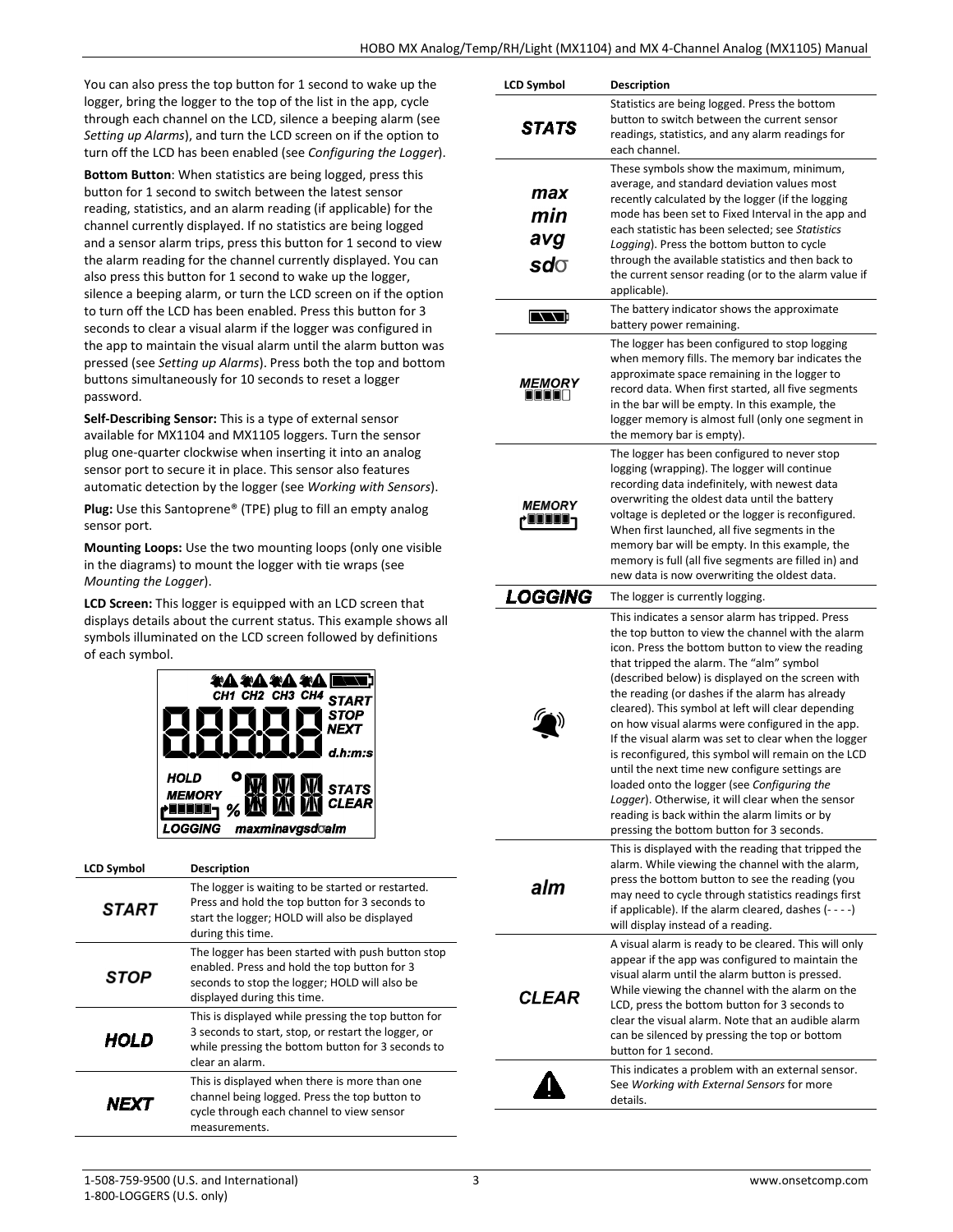| <b>LCD Symbol</b> | <b>Description</b>                                                                                                                                                                                                                                                                                                                                                                                                                                                                                                                                                                                         |
|-------------------|------------------------------------------------------------------------------------------------------------------------------------------------------------------------------------------------------------------------------------------------------------------------------------------------------------------------------------------------------------------------------------------------------------------------------------------------------------------------------------------------------------------------------------------------------------------------------------------------------------|
| 15429             | This is an example of a sensor reading, with the<br>latest reading displayed above the unit type for<br>that sensor. To switch between US and SI units,<br>change the units in the app Settings (the logger<br>must be reconfigured for units changes to take<br>effect). Note: If the sensor value exceeds five<br>digits, then the scientific notation E3 is appended<br>to the value on the LCD to signify that the<br>displayed digits are multiplied by 1,000. For<br>example, a value of 100,000 is displayed as 100E3<br>on the LCD. This only affects the LCD; logged data<br>contains all digits. |
| 8538<br>m:s       | The logger has been configured to start logging on<br>a particular date/time. The display will count down<br>in days, hours, minutes, and seconds until logging<br>begins. In this example, 5 minutes and 38 seconds<br>remain until logging will begin.                                                                                                                                                                                                                                                                                                                                                   |
| LoRd              | The configure settings are being loaded onto the<br>logger from the app.                                                                                                                                                                                                                                                                                                                                                                                                                                                                                                                                   |
|                   | The logger has been stopped with the app or<br>because the memory is full.                                                                                                                                                                                                                                                                                                                                                                                                                                                                                                                                 |

**Notes:**

- You can disable the LCD screen when logging. Deselect "Show LCD" when setting up the logger as described in the next section. When this option is disabled, you can still temporarily view the LCD screen by pushing the top or bottom button for 1 second. The LCD will then remain on for 10 minutes.
- The LCD screen refreshes at the same rate as the logging interval.
- When the logger has stopped logging, the LCD screen will remain on with "STOP" displayed until the logger is offloaded to your mobile device (unless the logger was configured with the "Show LCD" option disabled). Once the logger has been offloaded, the LCD will turn off automatically after 1 hour. The LCD will turn back on the next time you press the top or bottom button to wake up the logger.
- The LCD screen flashes "HELLO" when you page the logger from the app (see *Downloading the App and Connecting to a Logger*).
- The LCD screen flashes "BOOT" when a firmware upgrade is underway.
- The LCD screen flashes "CHIRP OFF" when an audible alarm is cleared.

# **Button Functionality Quick Reference**

| <b>Button</b> | Press for 1 second to:                                                                                                                                                                                               | Press and<br>hold for<br>3 seconds to:                                                     | Press and<br>hold for 10<br>seconds to: |
|---------------|----------------------------------------------------------------------------------------------------------------------------------------------------------------------------------------------------------------------|--------------------------------------------------------------------------------------------|-----------------------------------------|
| Top<br>button | • Cycle through each<br>channel to view the<br>latest sensor readings<br>• Wake up the logger<br>• Bring the logger to the<br>top of the list in the<br>app<br>• Silence a beeping<br>alarm<br>$\bullet$ Turn on LCD | Start, stop, or<br>resume<br>logging<br>(depending on<br>settings<br>chosen in the<br>app) | <b>NA</b>                               |

| <b>Button</b>           | Press for 1 second to:                                                                                                                                                                                | Press and<br>hold for<br>3 seconds to:                                                                                   | Press and<br>hold for 10<br>seconds to: |
|-------------------------|-------------------------------------------------------------------------------------------------------------------------------------------------------------------------------------------------------|--------------------------------------------------------------------------------------------------------------------------|-----------------------------------------|
| <b>Bottom</b><br>button | • Cycle through any<br>statistics and alarm<br>readings for the<br>channel currently<br>displayed (if<br>applicable)<br>• Wake up the logger<br>• Silence a beeping<br>alarm<br>$\bullet$ Turn on LCD | Clear an alarm<br>for the<br>channel<br>currently<br>displayed<br>(depending on<br>the settings<br>chosen in the<br>app) | <b>NA</b>                               |
| <b>Both</b><br>buttons  | <b>NA</b>                                                                                                                                                                                             | <b>NA</b>                                                                                                                | Reset a<br>password                     |

# **Light Measurement (MX1104)**

The MX1104 logger measures light intensity in units of lumens/ft<sup>2</sup> or lux. The light sensor in the MX1104 has a spectral response that tightly matches the photopic response of the human eye. This is shown in Plot A.

The light sensor has range of 0 to 167,731 lux (15,582 lum/ft<sup>2</sup>). The resolution of the light measurement varies from 1 unit of lux or lum/ft<sup>2</sup> in very dim light to 40 lux (4 lum/ft<sup>2</sup>) for a full scale measurement.



### *Light Measurement Accuracy*

Although the MX1104 is factory calibrated to account for the light attenuation of the plastic enclosure, you may notice a difference in the MX1104 reading compared to a commercially available lux meter. Ideally, a light meter's response should be proportional to the cosine of the angle at which the light is incident. The MX1104 does not collect light exactly according to this rule. Plot B illustrates the difference between an ideal cosine response and the approximate response of the MX1104. The MX1104 is calibrated to give best results for direct illumination, but this is not always the case.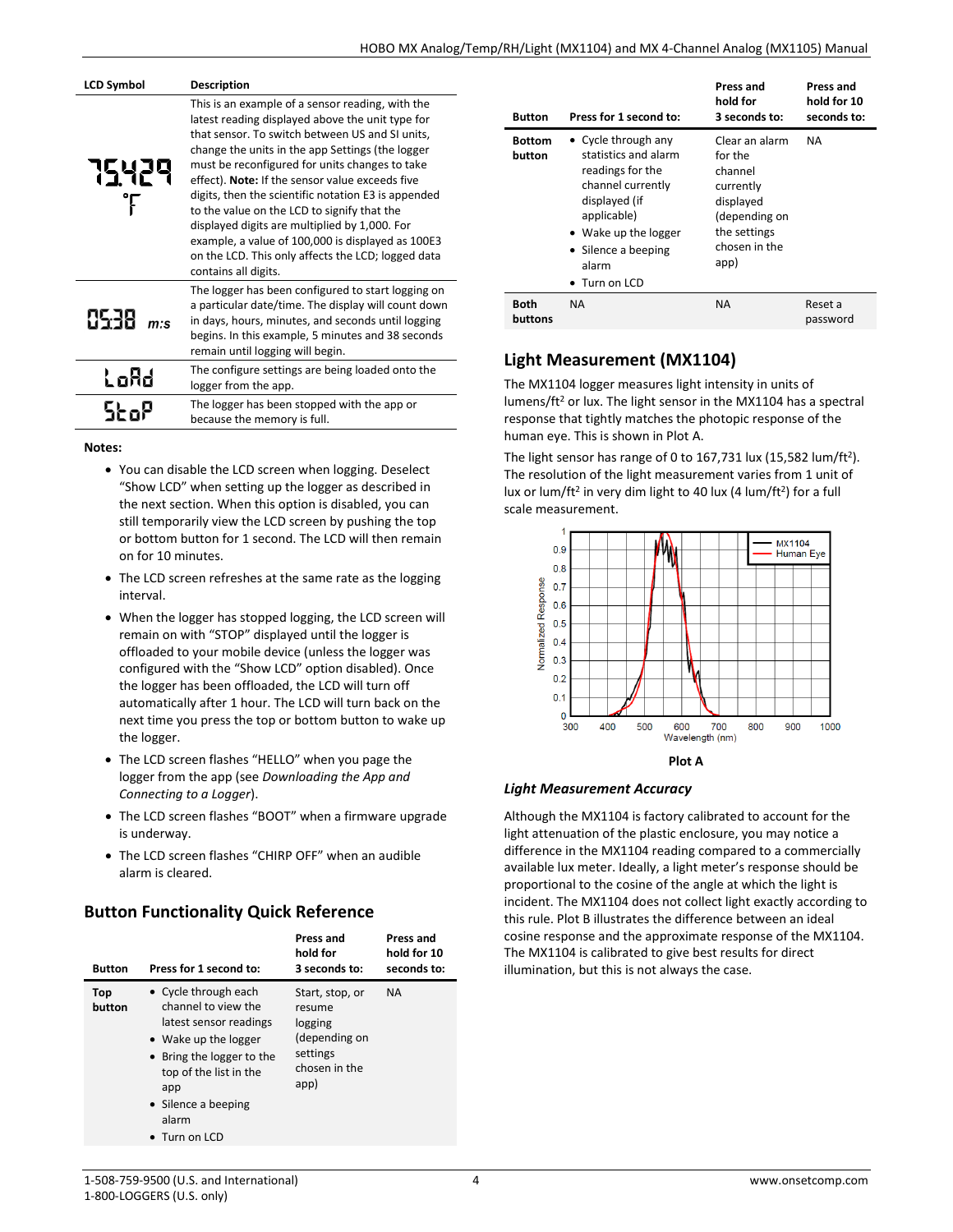

The MX1104 is also calibrated to give best results in the sunlight. Because artificial indoor and outdoor lights have different spectral properties than sunlight, the MX1104 may show an error of greater than ±10% when compared to a commercially available lux meter in these situations. Multiple MX1104 loggers, however, will typically exhibit ±10% agreement with each other in any type of light.

# **Downloading the App and Connecting to a Logger**

Install the app to connect to and work with the logger.

- 1. Download HOBOconnect from the App Store® or Google Play™.
- 2. Open the app and enable Bluetooth in your device settings if prompted.
- 3. Press either button on the logger to wake it up.
- 4. Tap Devices and then tap the logger in the app to connect to it.

If the logger does not appear or if it is having trouble connecting, follow these tips:

- If the logger was configured with Bluetooth Always On disabled (see *Configuring the Logge*r), make sure the logger is "awake" by pressing the top or bottom button. Press the top button again to bring the logger to the top of the list if you are working with multiple loggers.
- Make sure the logger is within range of your mobile device. The range for successful wireless communication is approximately 30.5 m (100 ft) with full line-of-sight.
- If your device can connect to the logger intermittently or loses its connection, move closer to the logger, within sight if possible.
- Change the orientation of your phone or tablet to ensure the antenna in your device is pointed toward the logger. Obstacles between the antenna in the device and the logger may result in intermittent connections.
- If the logger appears in the app, but you cannot connect to it, close the app and power cycle the mobile device. This forces the previous Bluetooth connection to close.

Once the logger is connected, you can:

| Tap this: | To do this:                                                                                                                                                                                                                                                                                            |
|-----------|--------------------------------------------------------------------------------------------------------------------------------------------------------------------------------------------------------------------------------------------------------------------------------------------------------|
|           | Select logger settings and save them onto the<br>logger to start logging. See Configuring the<br>Logger.                                                                                                                                                                                               |
| ☞         | Read out (offload) logger data. See Reading Out<br>the Logger.                                                                                                                                                                                                                                         |
|           | Start or restart logging depending on the<br>configuration settings selected in Configuring the<br>Logger.                                                                                                                                                                                             |
| $>$       | Stop the logger from recording data (this<br>overrides any Stop Logging settings described in<br>Configuring the Logger).                                                                                                                                                                              |
| 口り        | Make the logger beep one time to help you<br>locate it. "HELLO" also appears on the LCD when<br>the logger is paged.                                                                                                                                                                                   |
|           | Stop a beeping alarm on the logger if audible<br>alarms are enabled as described in Setting up<br>Alarms.                                                                                                                                                                                              |
|           | Set a password for the logger that will be<br>required if another mobile device attempts to<br>connect to it. To reset a password,<br>simultaneously press both the top and bottom                                                                                                                     |
|           | button for 10 seconds or tap<br>and tap Reset.                                                                                                                                                                                                                                                         |
|           | Mark the logger as a favorite. You can then filter<br>the list of devices to only show loggers marked as<br>favorites.                                                                                                                                                                                 |
|           | Update the firmware on the logger. A logger<br>readout will be completed automatically at the<br>beginning of the firmware update process                                                                                                                                                              |
|           | Important: Before updating the firmware on<br>the logger, check the remaining battery level<br>and make sure it is no less than 30%. Make<br>sure you have the time to complete the<br>entire update process, which requires that<br>the logger remains connected to the device<br>during the upgrade. |

# **Configuring the Logger**

Use the app to set up the logger, including setting alarms, selecting the options to start and stop logging, and choosing a logging mode. These steps provide an overview of setting up the logger. For complete details, see the app user's guide.

- 1. If you are using an analog sensor, insert the sensor plug into the sensor port. For self-describing sensors, turn the sensor plug one-quarter clockwise until it stops. See *Working with External Sensors* for more details.
- 2. In the app, tap Devices. If the logger was configured with Bluetooth Always On disabled, press a button on the logger to wake it up. When working with multiple loggers, you can press the top button on the logger to bring it to the top of the list.
- 3. Tap the logger in the app to connect to it and then tap to configure the logger.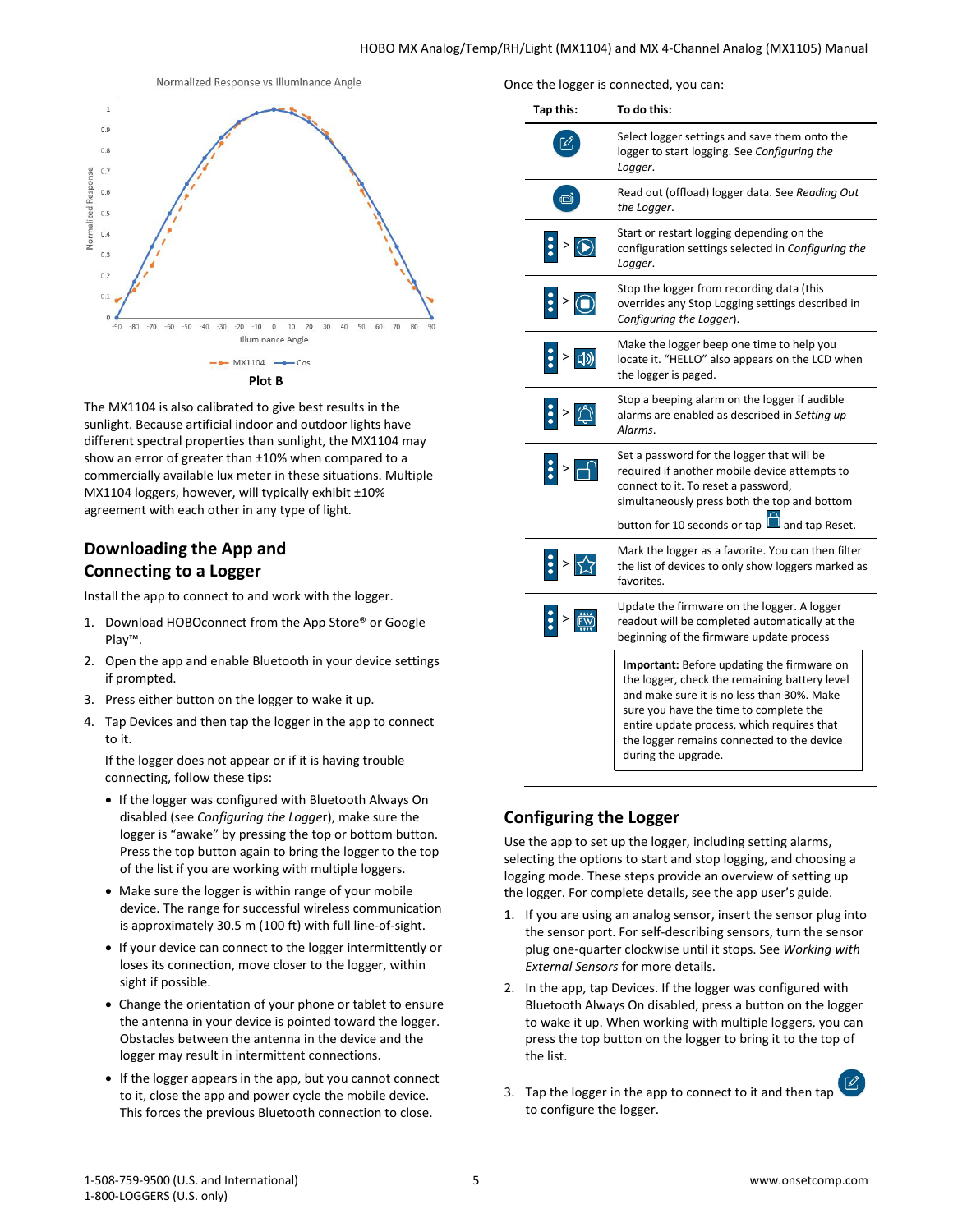- 4. Tap Name and type a name for the logger (optional). If no name is selected, the logger serial number is used as the name.
- 5. Tap Group to add the logger to a group (optional). Tap Save.
- 6. Tap Logging Interval and choose how frequently the logger will record data unless operating in burst logging mode (see *Burst Logging*).
- 7. Tap Start Logging and select when logging will begin:
	- **Now.** Logging will begin immediately after the configuration settings are loaded on the logger.
	- **On Next Logging Interval.** Logging will begin at the next even interval as determined by the selected logging interval.
	- **On Button Push.** Logging will begin once you press the Start/Stop logging button on the logger for 3 seconds.
	- **On Date/Time.** Logging will begin at a date and time you specify.

Tap Save.

- 8. Tap Stop Logging and select the options for when logging will end.
	- a. Choose one of two memory options:
		- **When Memory Fills.** The logger will continue recording data until the memory is full.
		- **Never (Wrap When Full).** The logger will continue recording data indefinitely, with newest data overwriting the oldest. This option is not available if the Logging Mode is set to Burst (see *Burst Logging*).
	- b. Select On Button Push if you want to be able to stop logging by pushing the top button on the logger for 3 seconds.

If you select On Button Push for the Stop Logging option, then you also have the option to select Allow Button Restart. This allows you to stop and then resume logging during the deployment by pushing the top button on the logger for 3 seconds.

**Important:** When Allow Button Restart is selected and you use the top button on the logger to stop and restart logging, logging will restart on the next even logging interval, not at the time the button was pushed. For example, a logger started logging at 7:00 AM with a logging interval set to 1 hour. If you press the top button to stop the logger at 8:45 AM and then press the button again at 10:15 AM, logging will not begin immediately at 10:15 AM. Instead, logging will begin again at 11:00 AM, which is the next even interval time based on your 1-hour logging interval. Therefore, depending on the logging interval, the gap between the time you press the button to resume logging and the time actual logging begins could be significant. The faster the logging interval, the less time will elapse before logging resumes.

- c. Select one of the following time options for when to stop logging:
	- **Never.** Select this if you do not want the logger to stop at any predetermined time frame.
- **On Date/Time.** Select this if you want the logger to stop logging on a specific date and time. Select the date and time.
- **After.** Select this if you want to control how long the logger should continue logging once it starts. Choose the amount of time you want the logger to log data. For example, select 30 days if you want the logger to log data for 30 days after logging begins.

d. Tap Save.

- 9. Tap Logging Mode. Select either fixed or burst logging. With fixed logging, the logger records data for all enabled sensors and/or selected statistics at the logging interval selected (see *Statistics Logging* for details on choosing statistics options). In burst mode, logging occurs at a different interval when a specified condition is met. See *Burst Logging* for more information. Tap Save.
- 10. Enable or disable Show LCD, which controls whether the LCD on the logger will remain illuminated while the logger is logging. If you disable Show LCD, the LCD on the logger will not show the current reading, status, or other information while the logger is logging. You will, however, be able to temporarily turn the LCD screen on by pressing either button on the logger for 1 second. In addition, you can always view the status of any in-range logger on your mobile device regardless of the logger's LCD setting (may require a logger password as applicable).
- 11. Make sure all channels you want to log are enabled and then do the following:
	- For self-describing sensors, the sensor type will be automatically detected. Tap the sensor if you want to enter a label, set up alarms, or add scaling.
	- For other external sensors, the sensor type will not be automatically detected. Enable the channel (if necessary) and then tap it to enter a label (optional). Select the type of sensor or cable from the list. Set up alarms and add scaling if needed and then tap Save.
	- See *Working with External Sensors* and *Setting up Alarms* for additional details.

# 12. Tap  $\Box$  to save the configuration settings.

Logging will begin based on the settings you selected. Deploy the logger using the mounting materials (see *Mounting the Logger*). After logging begins, you can read out the logger at any time (see *Reading Out the Logger* for details). **Note:** If an "Error Configuring Logger" message appears in the app, an error occurred while loading the configure settings onto the logger. Try reconfiguring the logger.

## **Working with External Sensors**

The MX1104 has one analog sensor port and the MX1105 has four analog sensor ports that can accept self-describing and other external sensors. Refer to www.onsetcomp.com for a current list of supported sensors.

To connect an external sensor:

1. Make sure the logger is stopped.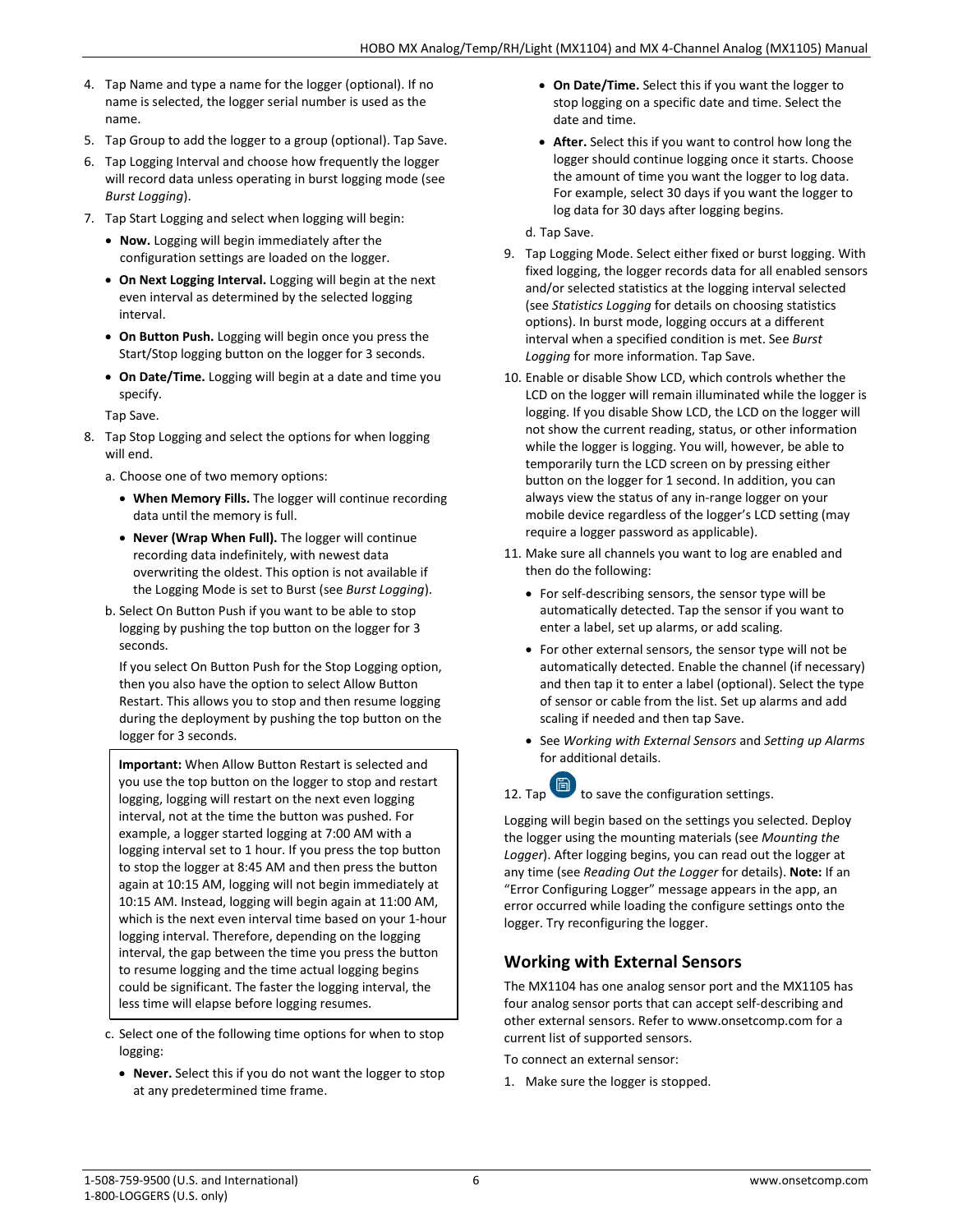2. For self-describing sensors, insert the plug into an analog sensor port as shown.



- 3. For other external sensors, insert the sensor into an analog sensor port and make sure it is firmly seated.
- 4. If you need to connect a sensor to the sensor cable, complete any wiring before logging begins. Refer to the sensor or cable manual for more information on connecting the sensor and wiring, if applicable.
- 5. Tap Devices. Press the button on the logger to wake it up (if necessary).
- 6. Tap the logger in the app to connect to it and tap
- 7. Under Sensor & Alarm Setup, make sure all external sensor channels are enabled.
- 8. For self-describing sensors, the sensor type will be automatically detected. Tap the sensor to enter a label (optional). To set up scaling, tap Scaling and then enter the Series Name, Unit, and values for High and Low and then tap Save. See *Setting up Alarms* for details on adding alarms.

For other external sensors, the sensor type will not be automatically detected. Tap the sensor and enable the channel (if necessary). Enter a label (optional). Select the type of sensor or cable from the list. To set up scaling, tap Scaling and then enter the Series Name, Unit, and values for High and Low and then tap Save. See *Setting up Alarms* for details on adding alarms.



#### **Notes:**

- For MX1104 loggers, an external sensor is channel 1. For MX1105 loggers, the sensor channel number is listed above the analog sensor port where the external sensor is connected.
- The configuration screen in the app will automatically update to show when a sensor is disconnected or connected.
- Make sure you select the correct sensor type in the app if you are not using self-describing sensors. If you select the

wrong type, then incorrect data will be logged. The app can only automatically detect the sensor type for selfdescribing sensors.

- If you disconnect a sensor or if it is not fully inserted into the analog sensor port while the logger is logging, a warning icon appears on the LCD and the logger will beep once. Use the top button on the logger to view the channel with the warning, which also displays dashes instead of a valid current reading. Erroneous readings will be displayed in the app and logged depending on the logging interval while the sensor is disconnected (e.g. if a sensor is disconnected for 5 minutes and the logging interval is set to 1 minute, then there will be 5 erroneous data points while the sensor was disconnected). When the sensor is reconnected, the warning icon will clear, the correct value will replace the dashes for the channel on the LCD, and the correct readings will be logged.
- Do not swap out sensors or move sensors to empty ports while the logger is logging. Stop the logger before making any physical changes to the sensors.
- If a warning icon appears for a self-describing sensor and you have checked that the correct sensor is properly installed, then the sensor might be faulty. Contact Onset Technical Support.
- The 4-20mA input cable (SD-MA-420 or CABLE-4-20mA) measures current from 0 to 20.1 mA. Do not expose to current above 20 mA or to negative current. Do not cut off the end of the gray cable where it connects to the blue and yellow wires as it contains the precision resistor required for current measurement.
- If you are using the SD-VOLT-2.5 or CABLE-2.5-STEREO voltage input cable, the input line must not be exposed to signals below 0 V or above 2.5 V. The voltage input cable connections are as follows:

| Wire  | Connection            |
|-------|-----------------------|
| Red   | Switched 2.5 V output |
| White | Voltage input         |
| Black | Ground                |

• The external input channels have a switched 2.5 V output. This signal can be used to power a sensor directly or to trigger an external circuit. External sensors should draw no more than 4 mA total when powered.

The switched 2.5 V output turns on about 5 ms before the external channels are measured as shown in the following diagram for an MX1105 logger. The shaded area shows the 100 ms period for each enabled channel during which the logger samples the input signals.



When using multiple voltage and/or current inputs, the (-) from the current source(s) and the 0 V line from the voltage source(s) are tied together at the logger. If these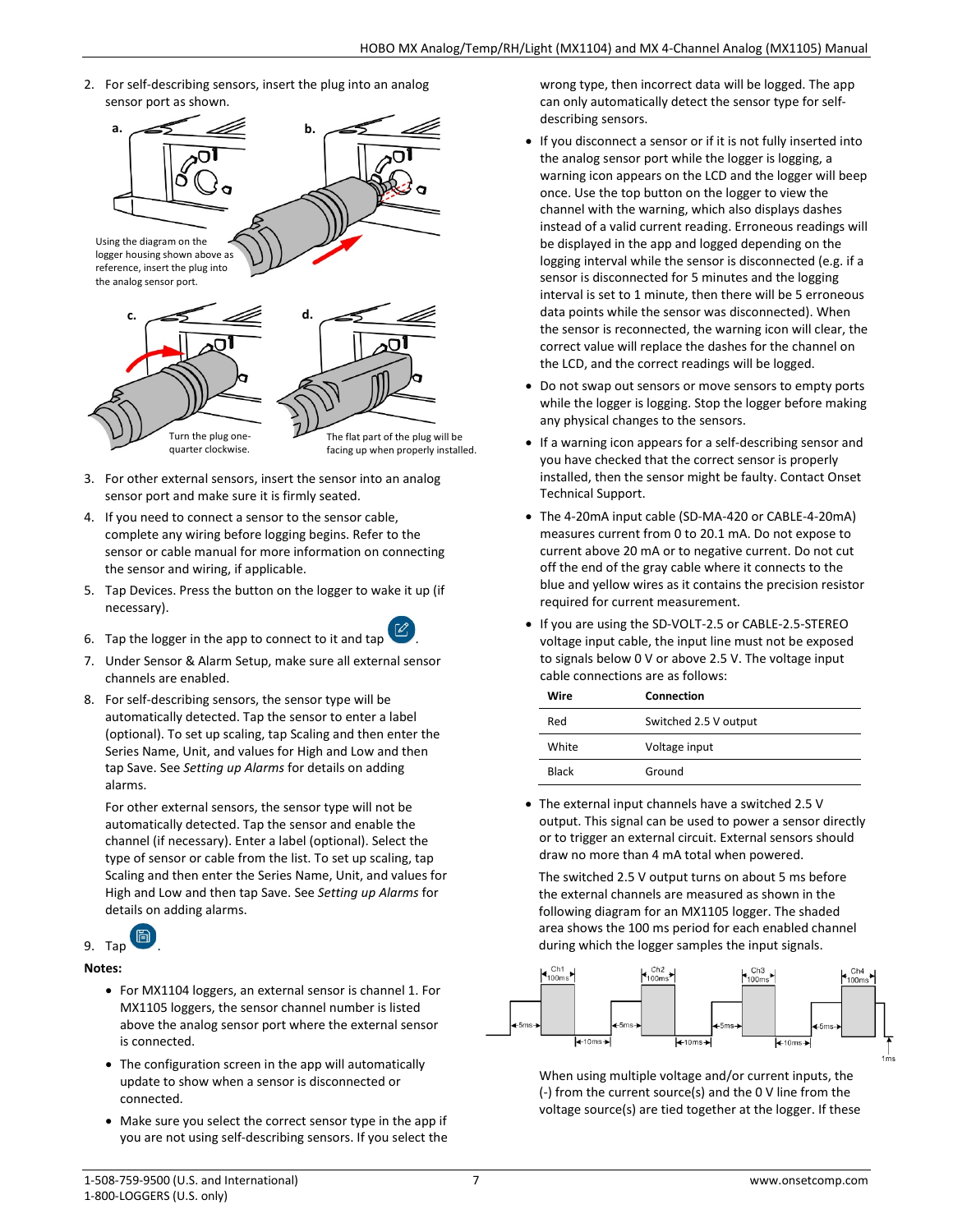lines are at different voltage potentials, this may cause inaccurate readings or even damage your logger.

**WARNING:** Analog channel input cannot exceed 2.5 V DC. For sensor outputs up to 24 V DC, use the appropriate voltage adapter cable (SD-VOLT-xx or CABLE-ADAPX).

## **Setting up Alarms**

You can set an alarm to trip on the logger when a sensor reading rises above or falls below a specified value. This can alert you to problems so you can take corrective action. To set an alarm:

1. Tap Devices. Press the button on the logger to wake it up (if necessary).



- 3. Tap a sensor (tap the Enable Logging toggle if necessary).
- 4. Select High if you want an alarm to trip when the sensor reading rises above the high alarm value. Drag the slider or type a value to set the high alarm value.
- 5. Select Low if you want an alarm to trip when the sensor reading falls below the low alarm value. Drag the slider or type a value to set the low alarm value.
- 6. For the Duration, select how much time should elapse before the alarm trips and select one of the following:
	- Cumulative. The alarm will trip once the sensor reading is out of the acceptable range for the selected duration any time during logging. For example, if the high alarm is set to 85°F and the duration is set to 30 minutes, then the alarm will trip once the sensor readings have been above 85°F for a total of 30 minutes since the logger was configured.
	- Consecutive. The alarm will trip once the sensor reading is out of the acceptable range continuously for the selected duration. For example, the high alarm is set to 85°F and the duration is set to 30 minutes, then the alarm will only trip if all sensor readings are 85°F or above for a continuous 30-minute period.
- 7. Tap Save and repeat steps 3–7 for any other sensors if desired.
- 8. In the configuration settings, enable Audible Alarms if you want a beep to sound on the logger every 30 seconds when the sensor alarm trips. The beeping will continue until the alarm is cleared from the app, either button on the logger is pressed, or 7 days have passed. Battery life will be slightly reduced when this setting is enabled. It is recommended that you only enable this feature if you have regular access to the logger so that you can easily turn off the beeping.
- 9. For Maintain Visual Alarms Until, select one of the following options to determine how long the alarm icon will remain illuminated on the logger LCD screen after an alarm trips:
	- **Logger Reconfigured.** The alarm icon will remain visible on the LCD until the next time the logger is reconfigured.
	- **Sensor in Limits.** The alarm icon will remain visible on the LCD until the sensor reading returns to the normal range between any configured high and low alarm limits.

• **Alarm Button Pressed.** The alarm icon will remain visible until you press the bottom button on the logger.



#### **Notes:**

- The alarm icon will be illuminated on the logger LCD when the alarm trips. You can also press the bottom button on the logger to view the farthest out-of-range value during the deployment. Dashes will appear instead of a value once the alarm is cleared on the channel. Alarm limits are checked at the same rate as the logging interval.
- The actual values for the high and low alarm limits are set to the closest value supported by the logger. In addition, alarms can trip or clear when the reading is within the resolution specifications. This means the value that triggers the alarm may differ slightly than the value entered.
- When you read out the logger, alarm events can be displayed on the plot or in the data file. See *Logger Events*.
- Once cleared, an audible alarm will start beeping again if the sensor values go out of the normal range. Even if an audible alarm is cleared, a visual alarm may remain on the logger LCD and in in the app depending on the settings selected for maintaining visual alarms or because the alarm condition may still be in effect. In addition, an audible alarm will continue beeping when the sensor values have returned to the normal range until it is cleared as described in step 9.
- Although an audible alarm and a visual alarm can occur at the same time when a sensor alarm is tripped, they are cleared in different ways. The audible alarm can be cleared as described in step 9. Meanwhile, a visual alarm is cleared as determined by the setting selected for Maintain Visual Alarm Until configuration setting. This means you could clear a beeping audible alarm and the visual alarm will remain on the LCD and in the app until the logger is reconfigured, the sensor is in limits, or the bottom button on the logger is pressed--whichever setting you selected.
- If the logger was configured to stop logging with a button push, any tripped alarms will be cleared automatically when logging is stopped and no Alarm Cleared event will be logged in the data file. This ensures that the logger will start checking for alarm conditions when logging resumes (if the logger was configured with Allow Button Restart selected).

## **Burst Logging**

Burst logging is a logging mode that allows you to set up more frequent logging when a specified condition is met. For example, a logger is recording data at a 5-minute logging interval and burst logging is configured to log every 30 seconds for a temperature sensor when the temperature rises above 85°F (the high limit) or falls below 32°F (the low limit). This means the logger will record data every 5 minutes as long as the temperature remains between 32°F and 85°F. Once the temperature rises above 85°F, the logger will switch to the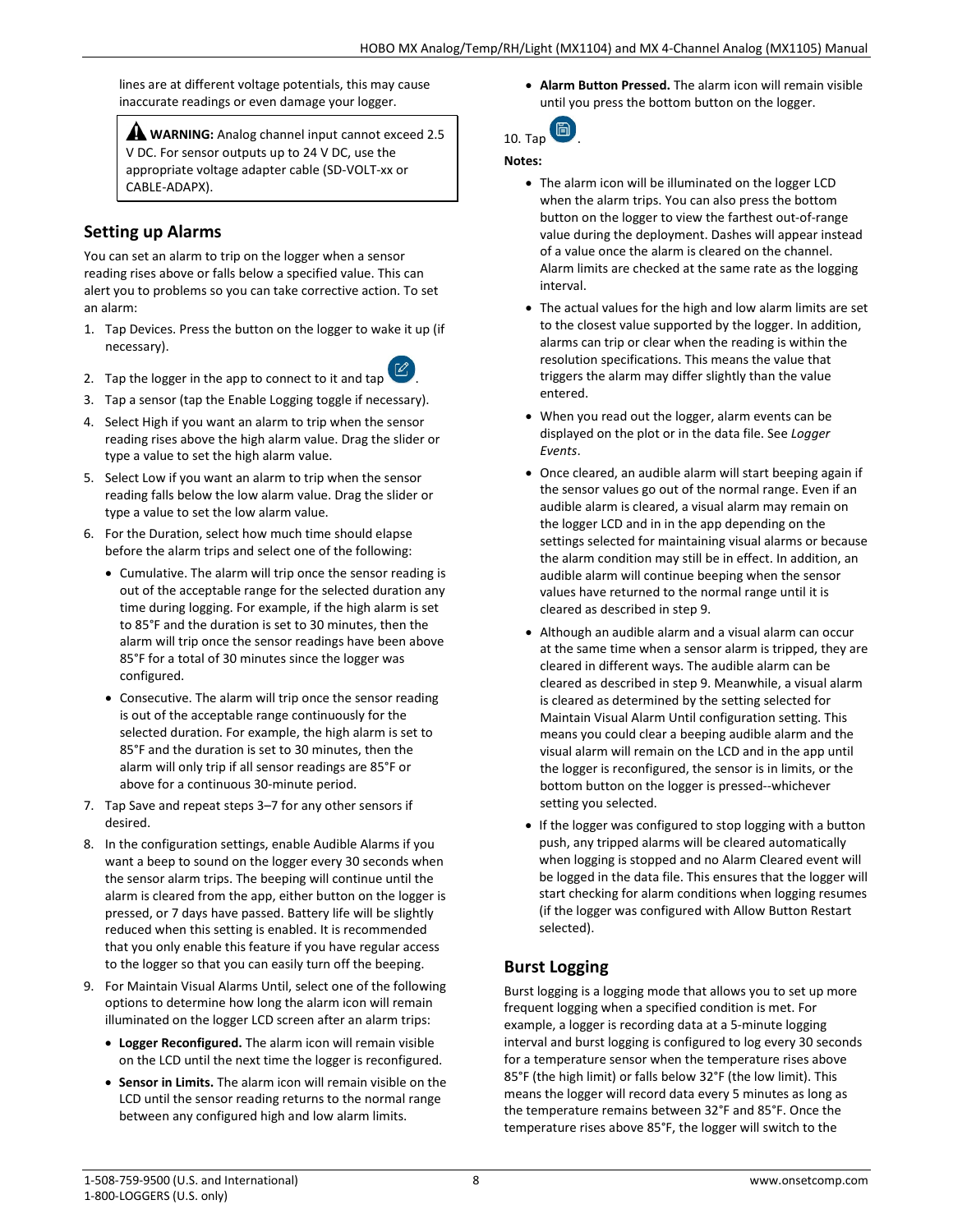faster logging rate and record data every 30 seconds until the temperature falls back to 85°F. At that time, logging then resumes every 5 minutes at the normal logging interval. Similarly, if the temperature falls below 32°F, then the logger would switch to burst logging mode again and record data every 30 seconds. Once the temperature rises back to 32°F, the logger will then return to normal mode, logging every 5 minutes. **Note:** Sensor alarms, statistics, and the Stop Logging option "Wrap When Full" are not available in burst logging mode.

To set up burst logging:

1. Tap Devices and press the button on the logger to wake it up (if necessary).



- 2. Tap the logger in the app to connect to it and tap
- 3. Tap Logging Mode and then tap Burst Logging.
- 4. Select Low and/or High and either type or drag the slider to set the low and/or high values.
- 5. Repeat step 4 for other sensors if desired.
- 6. Set the burst logging interval, which must be faster than the logging interval. Keep in mind that the more frequent the burst logging rate, the greater the impact on battery life and the shorter the logging duration.
- 7. Tap Save.

$$
8. \text{ Tap} \quad \boxed{2}
$$

### **Notes:**

- Burst limits are checked at the same rate as the logging interval. When the logger enters burst logging mode, the LCD will update at the same rate as the new burst logging interval.
- If high and/or low limits have been configured for more than one sensor, then burst logging will begin when any high or low condition goes out of range. Burst logging will not end until all conditions on all sensors are back within normal range.
- The actual values for the burst logging limits are set to the closest value supported by the logger.
- Burst logging mode can begin or end when the sensor reading is within the resolution specifications. This means the value that triggers burst logging may differ slightly than the value entered.
- Once the high or low condition clears, the logging interval time will be calculated using the last recorded data point in burst logging mode, not the last data point recorded in "normal mode." For example, let's assume the logger has a 10-minute logging interval and logged a data point at 9:05. Then, the high limit was surpassed and burst logging began at 9:06. Burst logging then continued until 9:12 when the sensor reading fell back below the high limit. Now back in normal mode, the next logging interval will be 10 minutes from the last burst logging point, or 9:22 in this case. If burst logging had not occurred, the next data point would have been at 9:15.
- A New Interval event is created each time the logger enters or exits burst logging mode. See *Logger Events* for details on plotting and viewing the event. In addition, if the logger is stopped with a button push while in burst

logging mode, then a New Interval event is automatically logged and the burst condition is cleared, even if the actual high or low condition has not cleared. The logger will check the high and low conditions when logging resumes (if the logger was configured with Allow Button Restart selected).

## **Statistics Logging**

During fixed logging, the logger records data for enabled sensors and/or selected statistics at the logging interval selected. Statistics are calculated at a sampling rate you specify with the results for the sampling period recorded at each logging interval. The following statistics can be logged for each sensor:

- The maximum, or highest, sampled value,
- The minimum, or lowest, sampled value,
- An average of all sampled values, and
- The standard deviation from the average for all sampled values.

For example, the MX1104 logger is configured with only the temperature and RH sensors enabled, and the logging interval set to 5 minutes. The logging mode is set to fixed interval logging with Normal and all four statistics enabled and with a statistics sampling interval of 30 seconds. Once logging begins, the logger will measure and record the actual temperature and RH sensor values every 5 minutes. In addition, the logger will take a temperature and RH sample every 30 seconds and temporarily store them in memory. The logger will then calculate the maximum, minimum, average, and standard deviation using the samples gathered over the previous 5 minute period and log the resulting values. When reading out the logger, this would result in 10 data series (not including any derived series, such as dew point): two sensor series (with temperature and RH data logged every 5 minutes) plus eight maximum, minimum, average, and standard deviation series (four for temperature and four for RH with values calculated and logged every 5 minutes based on the 30-second sampling).

To log statistics:

1. Tap Devices and press the button on the logger to wake it up (if necessary).



- 2. Tap the logger in the app to connect to it and tap
- 3. Tap Logging Mode and then select Fixed Logging.
- 4. Select Normal to record the current reading for each enabled sensor at the logging interval shown at the top of the screen. Do not select this if you only want to log statistics.
- 5. Select the statistics you want the logger to record at each logging interval: Maximum, Minimum, Average, and Standard Deviation (average is automatically enabled when selecting Standard Deviation). Statistics will be logged for all enabled sensors. In addition, the more statistics you record, the shorter the logger duration and the more memory is required.
- 6. Tap Statistics Sampling Interval and select the rate to use for calculating statistics. The rate must be less than, and a factor of, the logging interval. For example, if the logging interval is 1 minute and you select 5 seconds for the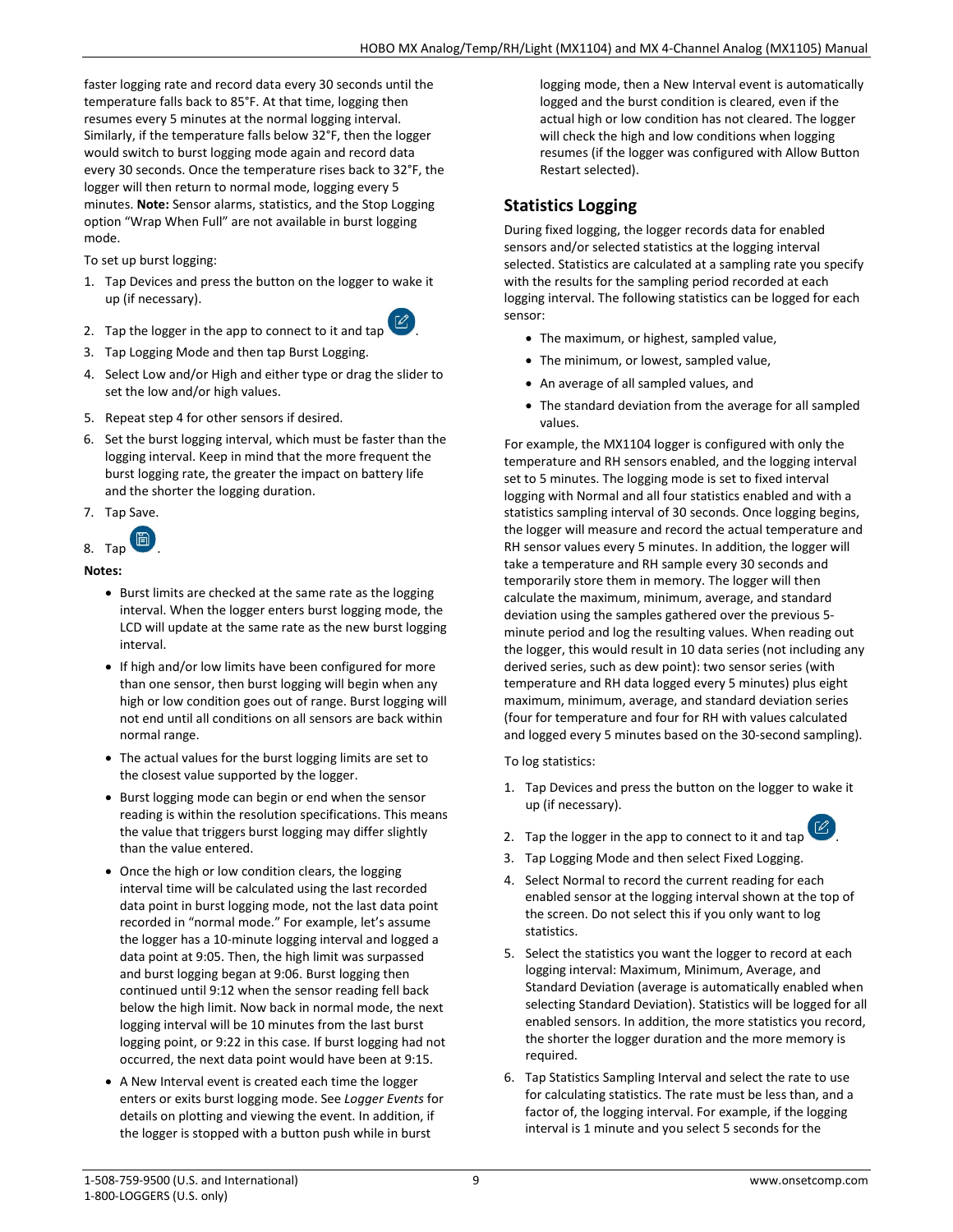sampling rate, then the logger will take 12 sample readings between each logging interval (one sample every 5 seconds for a minute) and use the 12 samples to record the resulting statistics at each 1-minute logging interval. Note that the more frequent the sampling rate, the greater the impact on battery life.

7. Tap Save.



Once logging begins, click the bottom button on the logger to cycle through the current maximum, minimum, average, and standard deviation data for the current channel displayed on the LCD. Note that the logger will always display the current sensor readings for some channels in the app even if they are not being logged. You can plot the statistics series once you read out the logger.

## **Setting a Password**

You can create an encrypted password for the logger that will be required if another phone or tablet attempts to connect to it. This is recommended to ensure that a deployed logger is not mistakenly stopped or purposely altered by others. This password uses a proprietary encryption algorithm that changes with every connection.

To set a password:

- 1. Tap Devices and press the button on the logger to wake it up (if necessary). Tap the logger in the app to connect to it.
- 2. Tap  $\mathbf{B}$  and then  $\mathbf{B}$
- 3. Type a password and then tap Set.

Only the phone or tablet used to set the password can then connect to the logger without entering a password; all other mobile devices will be required to enter the password. For example, if you set the password for the logger with your tablet and then try to connect to the device later with your phone, you will be required to enter the password on the phone but not with your tablet. Similarly, if others attempt to connect to the logger with different devices, then they would also be required to enter the password. To reset a password, press the button on the logger for 10 seconds or connect to the logger

and tap  $\mathbf{G}$ , then  $\mathbf{G}$ , and tap Reset.

## **Reading Out the Logger**

To offload data from the logger:

- 1. Tap Devices and press the button on the logger to wake it up (if necessary).
- 2. Tap the logger in the app to connect to it and tap logger will read out the data to the phone or tablet.
- 3. Once the readout is complete, tap HOBO Files and select
	- the file to view it. Tap  $\frac{1}{2}$  and then  $\boxed{1}$  to export and share the data.

Data can also be uploaded automatically to HOBOlink, Onset's web-based software, via the app or the MX gateway. For details, see the app user's guide and see the HOBOlink help for details on working with data in HOBOlink.

## **Logger Events**

The logger records the following internal events to track logger operation and status. You can view events in exported files or plot events in the app.

To plot events, tap HOBO Files and select a file to open.

and then tap  $\boxed{\sim}$ . Select the events you want to plot and tap OK.

**Internal Event Name Definition**

| <b>Host Connected</b>     | The logger was connected to the mobile<br>device.                                                                                                                                                                                                  |
|---------------------------|----------------------------------------------------------------------------------------------------------------------------------------------------------------------------------------------------------------------------------------------------|
| Started                   | The top button on the logger was pressed to<br>begin or resume logging.                                                                                                                                                                            |
| Stopped                   | The logger received a command to stop<br>recording data (from the app or by pushing<br>the top button on the logger).                                                                                                                              |
| Chan <#> Alarm<br>Tripped | A sensor alarm has tripped; $\lt\#$ is the sensor<br>number, 1 through 4.                                                                                                                                                                          |
| Chan <#> Alarm<br>Cleared | A sensor alarm has cleared; <#> is the sensor<br>number, 1 through 4. This event also<br>contains the value that was furthest out of<br>range for the sensor before the alarm<br>cleared, which is only available in a shared or<br>exported file. |
| New Interval              | The logger has entered or exited burst<br>logging mode.                                                                                                                                                                                            |
| Safe Shutdown             | The battery level dropped below 1.6 V; the<br>logger performs a safe shutdown.                                                                                                                                                                     |

## **Mounting the Logger**

Use the four magnets on the back of the logger to mount it to a magnetic surface or insert the tie wraps through the mounting loops to attach it to other surfaces. Insert a Santoprene plug into any empty analog sensor ports if necessary.

## **Protecting the Logger**

The logger is designed for indoor use and can be permanently damaged by corrosion if it gets wet. Protect it from condensation.

#### **Note: Static electricity may cause the logger to stop logging.**

The logger has been tested to 8 KV, but avoid electrostatic discharge by grounding yourself to protect the logger. For more information, search for "static discharge" on onsetcomp.com.

## **Battery Information**

The logger requires two user-replaceable AAA 1.5 V alkaline or optional lithium batteries for operation at the extreme ends of the logger operating range. Battery life is 1 year, typical with a logging interval of 1 minute, but may be extended to 2 years when the logger is configured with Bluetooth Always On disabled. Expected battery life varies based on the ambient temperature where the logger is deployed, the logging or sampling interval, frequency of offloading and connection to the mobile device, number of channels that are active, audible alarms duration, use of burst mode or statistics logging, and battery performance. Deployments in extremely cold or hot temperatures, a logging interval faster than 1 minute, or a